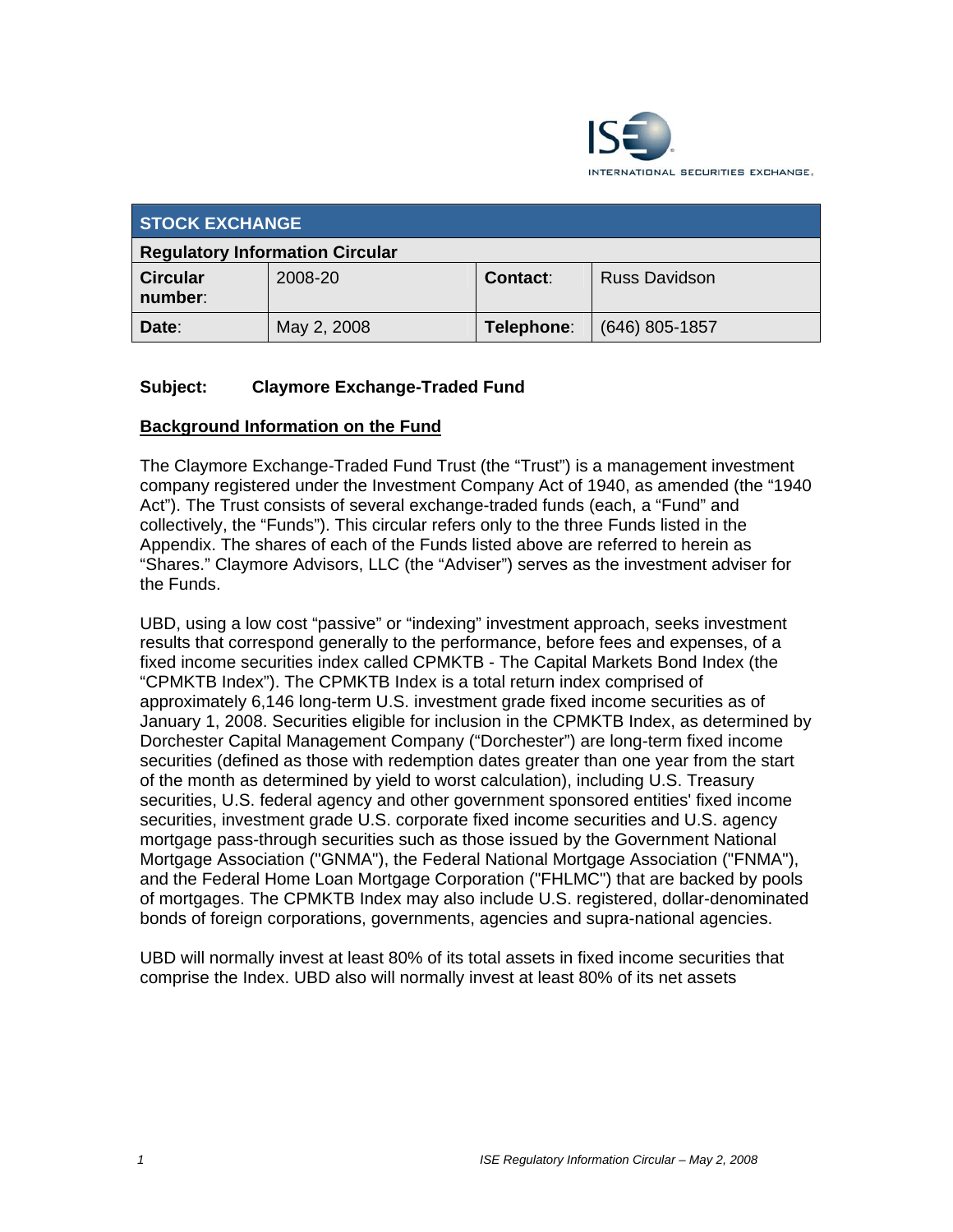in U.S. fixed income securities. UBD has adopted a policy that requires it to provide shareholders with at least 60 days notice prior to any material change in these policies or the CPMKTB Index. The Board of Trustees of the Trust may change UBD's investment strategy and other policies without shareholder approval, except as otherwise indicated.

ULQ, using a low cost "passive" or "indexing" investment approach, seeks investment results that correspond generally to the performance, before fees and expenses, of a money market and micro-term fixed income securities index called CPMKTL - The Capital Markets Liquidity Index (the "CPMKTL Index"). ULQ is not a money market fund and thus does not seek to maintain a stable net asset value of \$1.00 per share. The CPMKTL Index is a total return index comprised of 1,893 micro-term U.S. investment grade fixed income securities and money market instruments as of January 1, 2008. The CPMKTL Index includes micro-term U.S. Treasury fixed income securities, micro-term U.S. federal agency and other government sponsored entities fixed income securities, short-term investment grade U.S. corporate fixed income securities, commercial paper, bankers acceptances, large time deposits, and U.S. federal agency discount notes as determined by Dorchester. The CPMKTL Index may also include U.S. registered, dollardenominated bonds of foreign corporations, governments, agencies and supra-national agencies. Dorchester defines "micro-term" fixed income securities as those with a redemption date of less than a year from the start of the month, as determined by yield to worst calculation.

ULQ will normally invest at least 80% of its total assets in fixed income securities that comprise the CPMKTL Index. ULQ also will normally invest at least 80% of its net assets in U.S. fixed income securities. ULQ has adopted a policy that requires it to provide shareholders with at least 60 days notice prior to any material change in these policies or the CPMKTL Index. The Board of Trustees of the Trust may change ULQ's investment strategy and other policies without shareholder approval, except as otherwise indicated.

UEM, using a low cost "passive" or "indexing" investment approach, seeks investment results that correspond generally to the performance, before fees and expenses, of the CPMKTS - The Capital Markets Index (the "CPMKTS Index") which includes equity, fixed income and money market securities. The CPMKTS Index is a total return index that includes common stock equity securities, micro-term investment grade fixed income securities and money market instruments, and long-term investment grade fixed income securities. The number of securities included in the CPMKTS Index has ranged from approximately 5,700 to 7,800 long-term U.S. investment grade fixed income securities selected monthly; approximately 1,000 to 2,350 micro-term U.S. investment grade fixed income securities and money market instruments selected monthly; and 2,000 equity securities selected quarterly, based on market capitalization of the common stock of actively-traded United States corporations, generally with market capitalizations between \$300 million and \$500 billion, for the previous ten year period. The CPMKTS Index may also include U.S. registered, dollar-denominated bonds of foreign corporations, governments, agencies and supra-national agencies. Dorchester defines "actively traded" as common stocks that are listed on a major U.S. exchange and have been traded within the past 45 days. During each quarter, the number of equity securities may decrease as the common stocks are either delisted or not actively traded for any reason including, but not limited to, mergers, acquisitions and bankruptcies. Once removed, an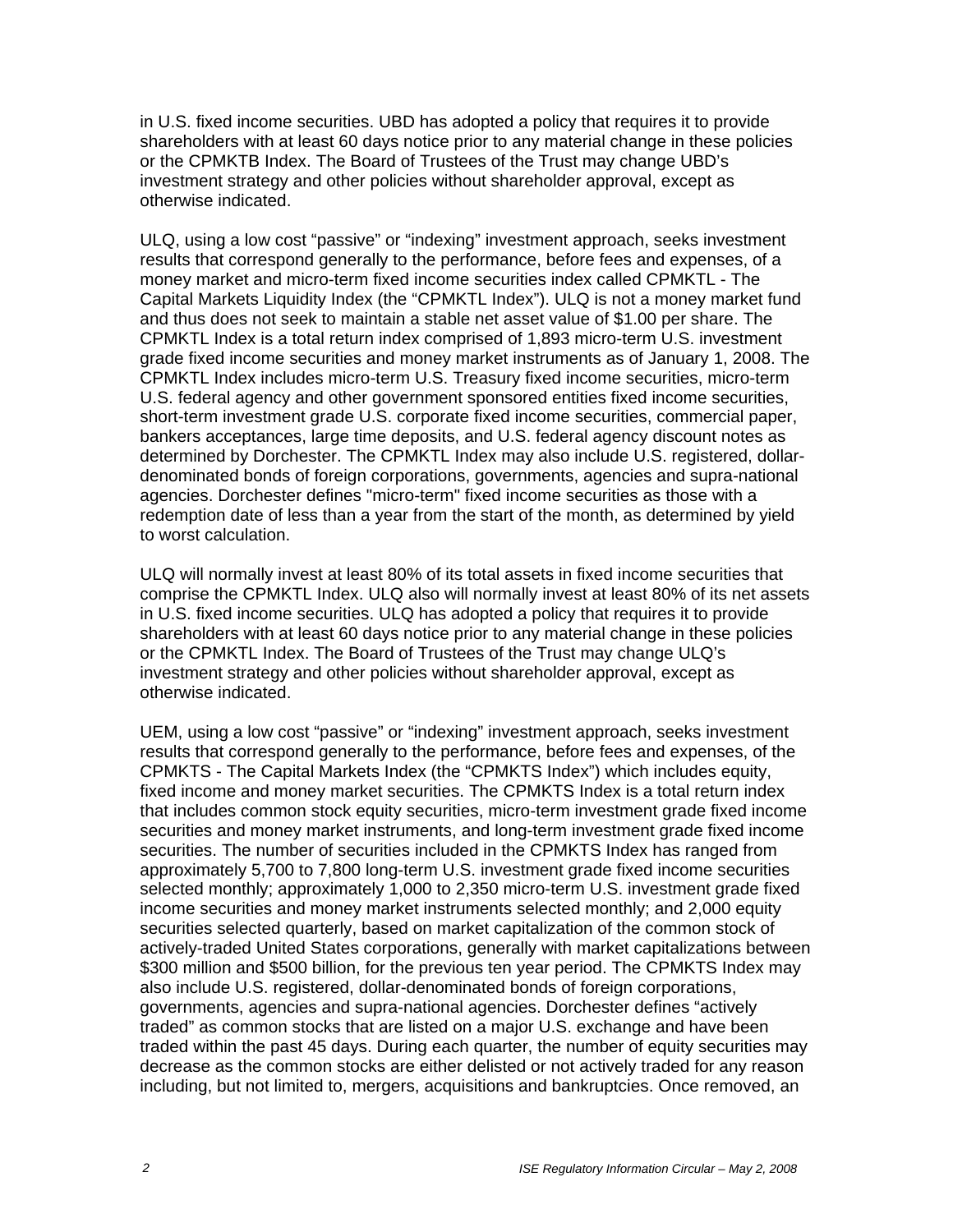equity security will not be returned to or replaced in the Index for any reason before the start of the next quarter.

UEM will normally invest at least 80% of its total assets in equity, fixed income and money market securities that comprise the CPMKTS Index. UEM also will normally invest at least 80% of its net assets in U.S. securities. UEM has adopted a policy that requires it to provide shareholders with at least 60 days notice prior to any material change in these policies or the CPMKTS Index. The Board of Trustees of the Trust may change UEM's investment strategy and other policies without shareholder approval, except as otherwise indicated.

The Adviser seeks a correlation over time of 0.95 or better between each Fund's performance and the performance of the total return of the underlying indexes less any expenses or distributions. A figure of 1.00 would represent perfect correlation. For more information regarding each Fund's investment strategy, please read the prospectus for the Funds.

As described more fully in the Trust's prospectus and Statement of Additional Information ("SAI"), the Funds issue and redeem Shares at net asset value ("NAV") only in large blocks of 100,000 Shares for UBD and ULQ and 200,000 Shares for UEM (each block of Shares called a "Creation Unit") or multiples thereof. As a practical matter, only broker-dealers or large institutional investors with creation and redemption agreements (called Authorized Participants) can purchase or redeem these Creation Units. Except when aggregated in Creation Units, the Shares may not be redeemed with the Funds.

Income dividends, if any, are distributed to shareholders quarterly for UEM and monthly for UBD and ULQ. Net capital gains are distributed at least annually.

Shares are held in book-entry form, which means that no Share certificates are issued. The Depository Trust Company or its nominee is the record owner of all outstanding Shares of the Funds and is recognized as the owner of all Shares for all purposes.

The NAV per Share for each Fund is computed by dividing the value of the net assets of the Fund (i.e., the value of its total assets less total liabilities) by the total number of Shares outstanding. Expenses and fees are accrued daily and taken into account for purposes of determining NAV. The NAV of each Fund is determined each business day after the close of trading (ordinarily 4:00 p.m., Eastern Time or "ET") of the New York Stock Exchange. Any assets or liabilities denominated in currencies other than the U.S. dollar are converted into U.S. dollars at the current market rates on the date of valuation as quoted by one or more sources.

The registration statement for the Funds describes the various fees and expenses for the Funds' Shares. For a more complete description of the Funds and the underlying indexes, visit the Funds' website at www.claymore.com.

#### **Purchases and Redemptions in Creation Unit Size**

ISE Equity Electronic Access Members ("Equity EAMs") are hereby informed that procedures for purchases and redemptions of Shares in Creation Unit Size are described in the Trust's prospectus and SAI, and that Shares are not individually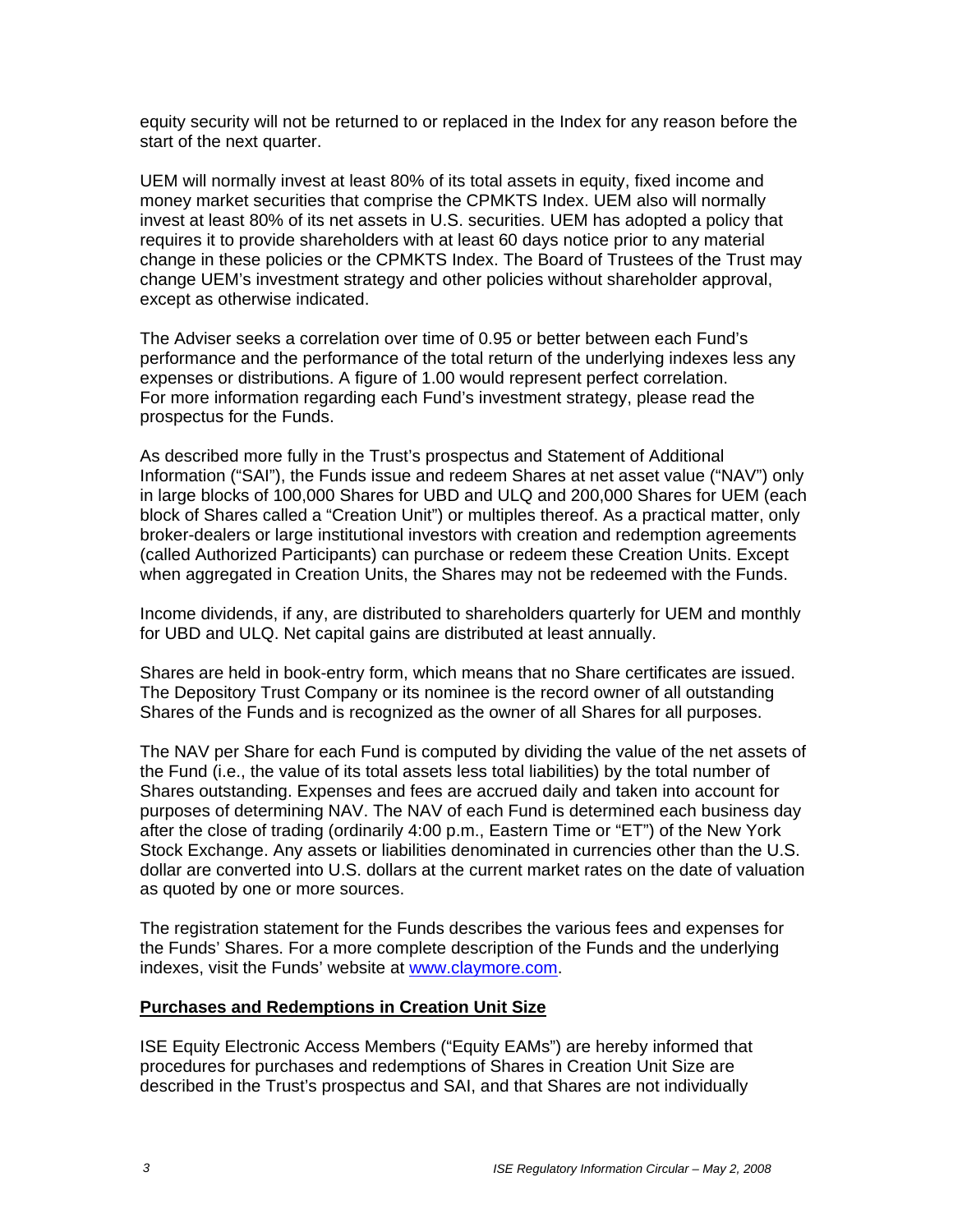redeemable but are redeemable only in Creation Unit Size aggregations or multiples thereof.

## **Principal Risks**

Interested persons are referred to the discussion in the prospectus for the Funds of the principal risks of an investment in the Funds. These include tracking error risk (factors causing a Fund's performance to not match the performance of its underlying index), market trading risk (for example, trading halts, trading above or below net asset value), investment style risk, sector risk, investment approach risk, non-diversification risk, issuer-specific risk, management risk, derivatives risk, credit risk, call risk, interest rate risk, default risk, high-yield bond risk, bankruptcy risk and small and medium-sized company risk.

## **Exchange Rules Applicable to Trading in the Shares**

Trading in the Shares on ISE is subject to **ISE equity trading rules**.

## **Trading Hours**

The Shares will trade on ISE between 9:00 a.m. and 4:00 p.m. Eastern Time.

## **Trading Halts**

ISE will halt trading in the Shares of a Trust in accordance with ISE Rule 2101(a)(2)(iii). The grounds for a halt under this Rule include a halt by the primary market because it stops trading the Shares and/or a halt because dissemination of the IIV or applicable currency spot price has ceased, or a halt for other regulatory reasons. In addition, ISE will stop trading the Shares of a Trust if the primary market de-lists the Shares.

#### **Delivery of a Prospectus**

ISE Equity EAMs should be mindful of applicable prospectus delivery requirements under the federal securities laws with respect to transactions in the Fund.

Prospectuses may be obtained through the Fund's website. The prospectus for the Funds do not contain all of the information set forth in the Fund's registration statement (including the exhibits to the registration statement), parts of which have been omitted in accordance with the rules and regulations of the Securities and Exchange Commission ("SEC"). For further information about the Fund, please refer to the registration statement.

In the event that the Funds rely upon an order by the SEC exempting the Shares from certain prospectus delivery requirements under Section 24(d) of the 1940 Act and in the future make available a written product description, ISE Rule 2123(i) requires that Equity EAMs provide to all purchasers of Shares a written description of the terms and characteristics of such securities, in a form prepared by the Trust for the Fund, no later than the time a confirmation of the first transaction in the Shares is delivered to such purchaser. In addition, Equity EAMs shall include such a written description with any sales material relating to the Shares that is provided to customers or the public. Any other written materials provided by an Equity EAM to customers or the public making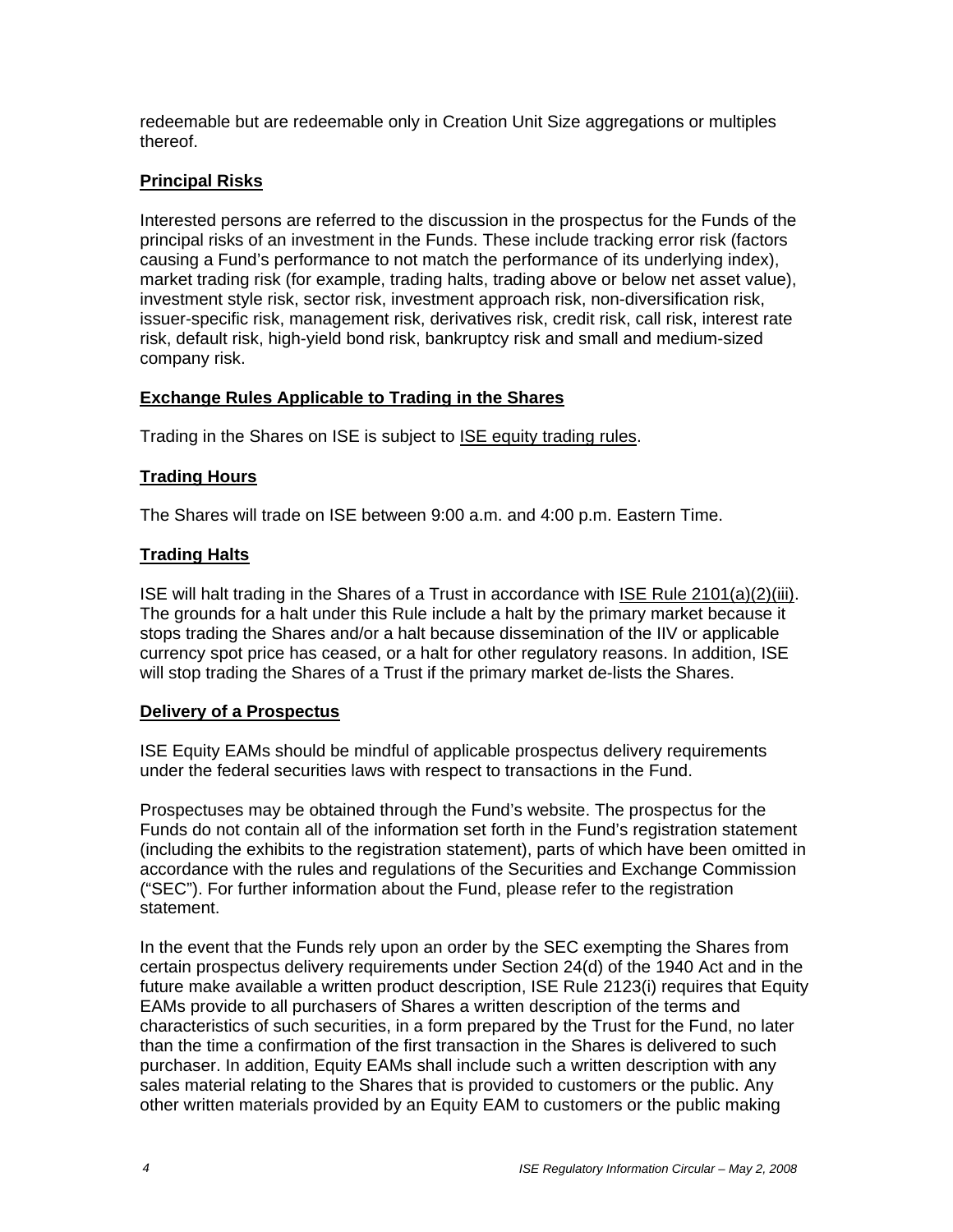specific reference to the Shares as an investment vehicle must include a statement in substantially the following form: "A circular describing the terms and characteristics of the Shares of the Fund has been prepared by the Trust and is available from your broker. It is recommended that you obtain and review such circular before purchasing Shares of the Fund. In addition, upon request you may obtain from your broker a prospectus for Shares of the Fund."

A Equity EAM carrying an omnibus account for a non-member broker-dealer is required to inform such non-member that execution of an order to purchase Shares for such omnibus account will be deemed to constitute agreement by the nonmember to make such written description available to its customers on the same terms as are directly applicable to ISE member under this rule.

Upon request of a customer, Equity EAMs also shall provide a copy of the Prospectus.

## **Exemptive, Interpretive and No-Action Relief Under Federal Securities Regulations**

The SEC has issued exemptive, interpretive or no-action relief from certain provisions of rules under the Securities Exchange Act of 1934 (the "Act") regarding trading in the above mentioned exchange-traded Fund.

## **Regulation M Exemptions**

Generally, Rules 101 and 102 of Regulation M prohibit any "distribution participant" and its "affiliated purchasers" from bidding for, purchasing, or attempting to induce any person to bid for or purchase any security which is the subject of a distribution until after the applicable restricted period, except as specifically permitted in Regulation M. The provisions of the Rules apply to underwriters, prospective underwriters, brokers, dealers, and other persons who have agreed to participate or are participating in a distribution of securities.

The SEC has granted an exemption from Rule 101 under Regulation M to permit persons participating in a distribution of shares of the above-mentioned Funds to engage in secondary market transactions in such shares during their participation in such a distribution. In addition, the SEC has granted relief under Regulation M to permit persons who may be deemed to be participating in the distribution of Shares of the above-mentioned Funds (i) to purchase securities for the purpose of purchasing Creation Unit Aggregations of Fund Shares and (ii) to tender securities for redemption in Creation Unit Aggregations. Further, the SEC has clarified that the tender of Fund Shares to the Funds for redemption does not constitute a bid for or purchase of any of the Funds' securities during the restricted period of Rule 101. The SEC has also granted an exemption pursuant to paragraph (e) of Rule 102 under Regulation M to allow the redemption of Fund Shares in Creation Unit Aggregations during the continuous offering of Shares.

## **Customer Confirmations for Creation or Redemption of Fund Shares (SEC Rule 10b-10)**

Broker-dealers who handle purchases or redemptions of Fund Shares in Creation Unit size for customers will be permitted to provide such customers with a statement of the number of Creation Unit Aggregations created or redeemed without providing a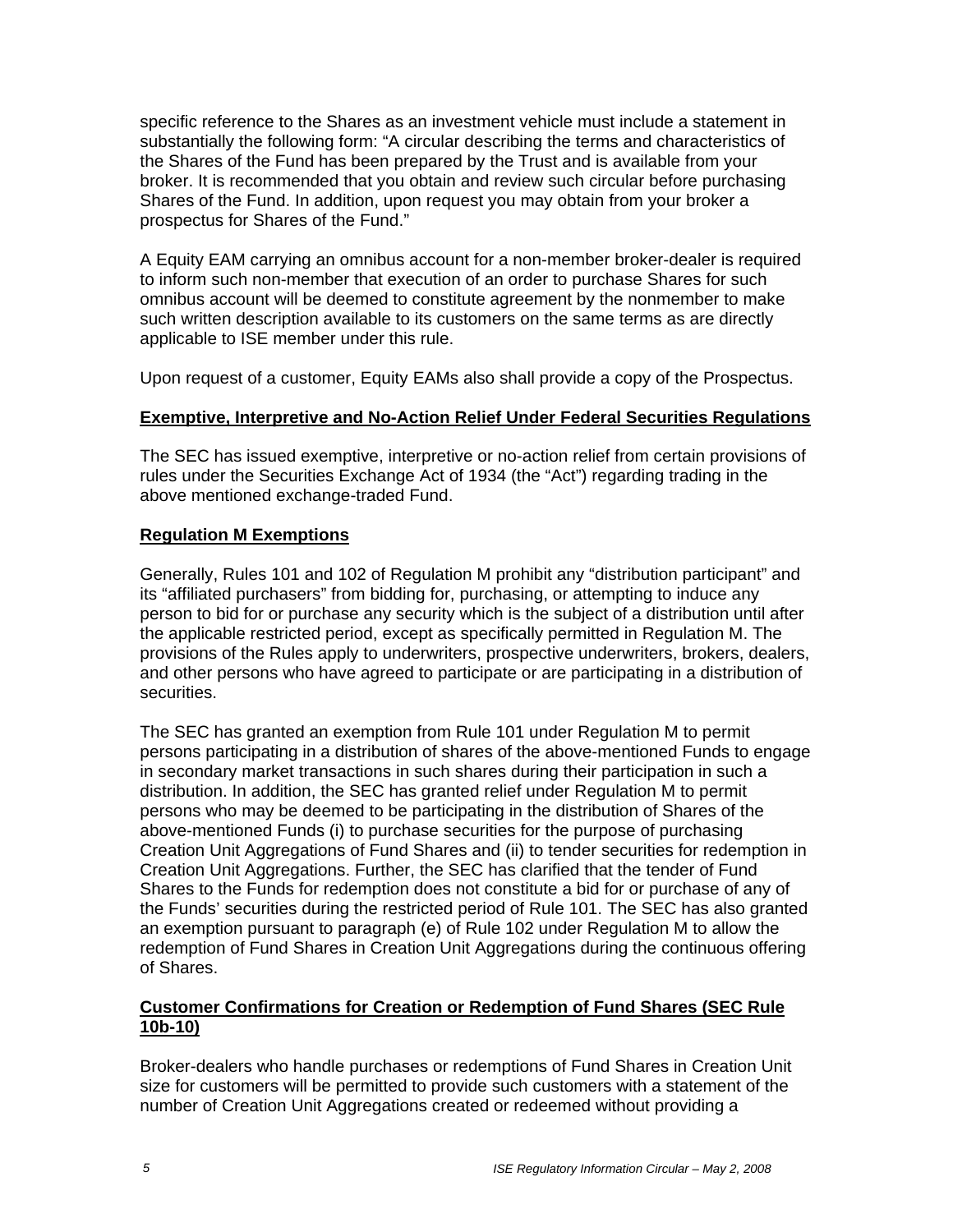statement of the identity, number and price of shares of the individual securities tendered to the Fund for purposes of purchasing Creation Unit Aggregations ("Deposit Securities") or the identity, number and price of shares to be delivered by the Trust for the Fund to the redeeming holder ("Redemption Securities"). The composition of the securities required to be tendered to the Fund for creation purposes and of the securities to be delivered on redemption will be disseminated each business day and will be applicable to requests for creations or redemption, as the case may be, on that day. This exemptive relief under Rule 10b-10 with respect to creations and redemptions is subject to the following conditions:

1) Confirmations to customers engaging in creations or redemptions must state that all information required by Rule 10b-10 will be provided upon request;

2) Any such request by a customer for information required by Rule 10b-10 will be filed in a timely manner, in accordance with Rule 10b-10(c);

3) Except for the identity, number and price of shares of the component securities of the Deposit Securities and Redemption Securities, as described above, confirmations to customers must disclose all other information required by Rule 10b-10(a).

## **SEC Rule 14e-5**

An exemption from Rule 14e-5 has been granted to permit any person acting as a dealer-manager of a tender offer for a component security of the Fund (1) to redeem Fund Shares in Creation Unit Aggregations from the issuer that may include a security subject to such tender offer and (2) to purchase Fund Shares during such tender offer. In addition, a no-action position has been taken under Rule 14e-5 if a broker-dealer acting as a dealer-manager of a tender offer for a security of the Fund purchases or arranges to purchase such securities in the secondary market for the purpose of tendering such securities to purchase one or more Creation Unit Aggregations of Shares, if made in conformance with the following:

1) such bids or purchases are effected in the ordinary course of business, in connection with a basket of 20 or more securities in which any security that is the subject of a distribution, or any reference security, does not comprise more than 5% of the value of the basket purchased; or

2) purchases are effected as adjustments to such basket in the ordinary course of business as a result of a change in the composition of the underlying index; and

3) such bids or purchases are not effected for the purpose of facilitating such tender offer.

#### **Section 11(d)(1); SEC Rules 11d1-1 and 11d1-2**

Section 11(d)(1) of the Act generally prohibits a person who is both a broker and a dealer from effecting any transaction in which the broker-dealer extends credit to a customer on any security which was part of a new issue in the distribution of which he participated as a member of a selling syndicate or group within thirty days prior to such transaction. The SEC has clarified that Section 11(d)(1) does not apply to broker-dealers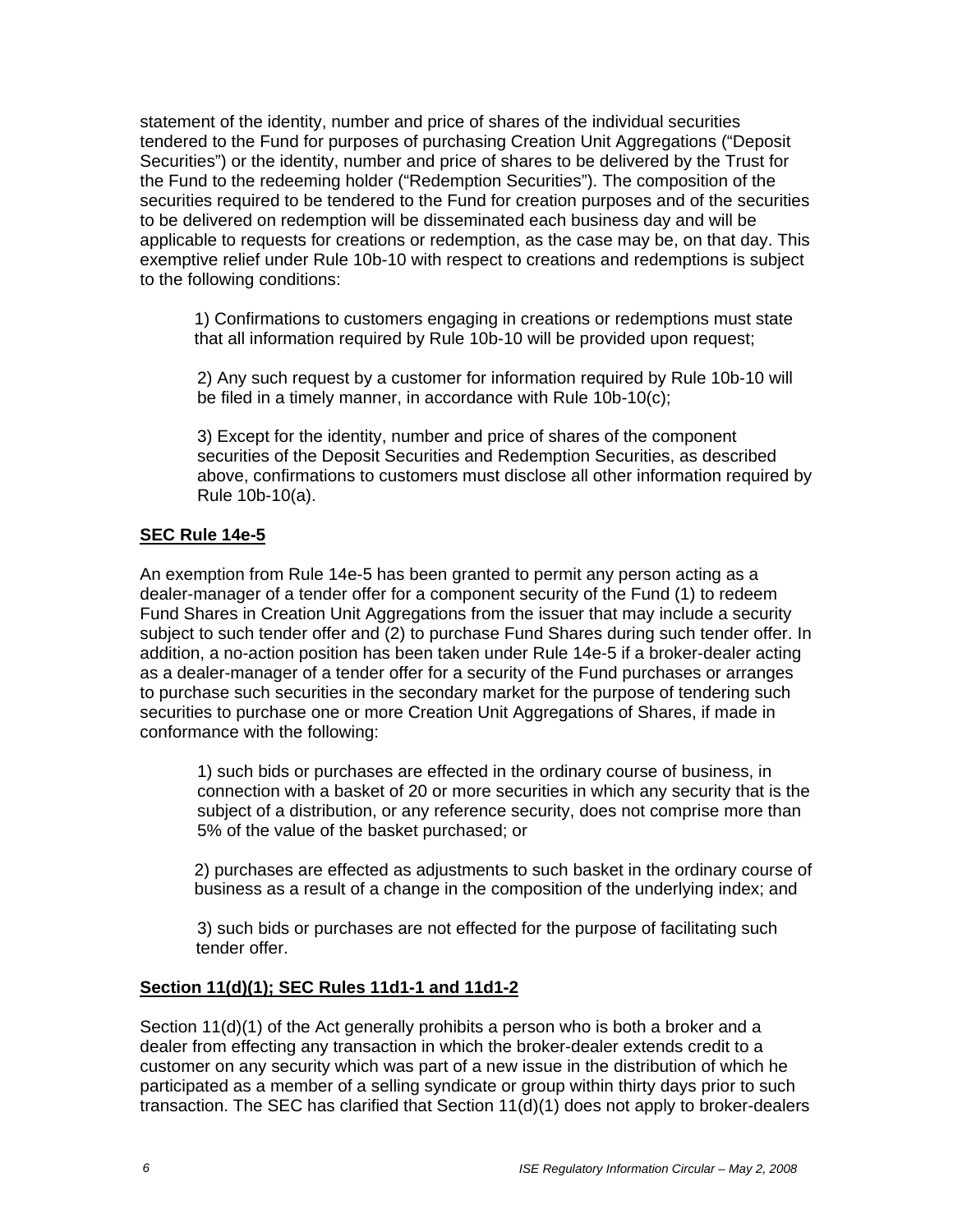that are not Authorized Participants (and, therefore, do not create Creation Unit Aggregations) that engage in both proprietary and customer transactions in Shares of the Fund in the secondary market, and for broker-dealer Authorized Participants that engage in creations of Creation Unit Aggregations. This relief is subject to specific conditions, including the condition that such broker-dealer (whether or not an Authorized Participant) does not, directly or indirectly, receive from the fund complex any payment, compensation or other economic incentive to promote or sell the Shares of the Fund to persons outside the fund complex, other than non-cash compensation permitted under NASD Rule 2830(l)(5)(A), (B) or (C). (See letter from Catherine McGuire, Chief Counsel, SEC Division of Market Regulation, to Securities Industry Association, Derivative Products Committee, dated November 21, 2005.) The SEC also has taken a no-action position under Section 11(d)(1) of the Act that broker-dealers may treat Shares of the Fund, for purposes of Rule 11d1-2, as "securities issued by a registered open-end investment company as defined in the Investment Company Act" and thereby extend credit or maintain or arrange for the extension or maintenance of credit on Shares that have been owned by the persons to whom credit is provided for more than 30 days, in reliance on the exemption contained in the rule.

## **SEC Rule 15c1-5 and 15c1-6**

The SEC has taken a no-action position with respect to Rule 15c1-5 and Rule 15c1-6 as to the required disclosure of control by a broker or dealer with respect to creations and redemptions of Fund Shares and secondary market transactions therein. (See letter from Catherine McGuire, Chief Counsel, SEC Division of Market Regulation, to Securities Industry Association, Derivative Products Committee, dated November 21, 2005.)

**This Regulatory Information Circular is not a statutory prospectus. ISE Equity EAMs should consult the prospectus for a Trust and the Trusts' website at www.claymore.com for relevant information.** 

Please contact me with any inquiries regarding this Regulatory Information Circular.